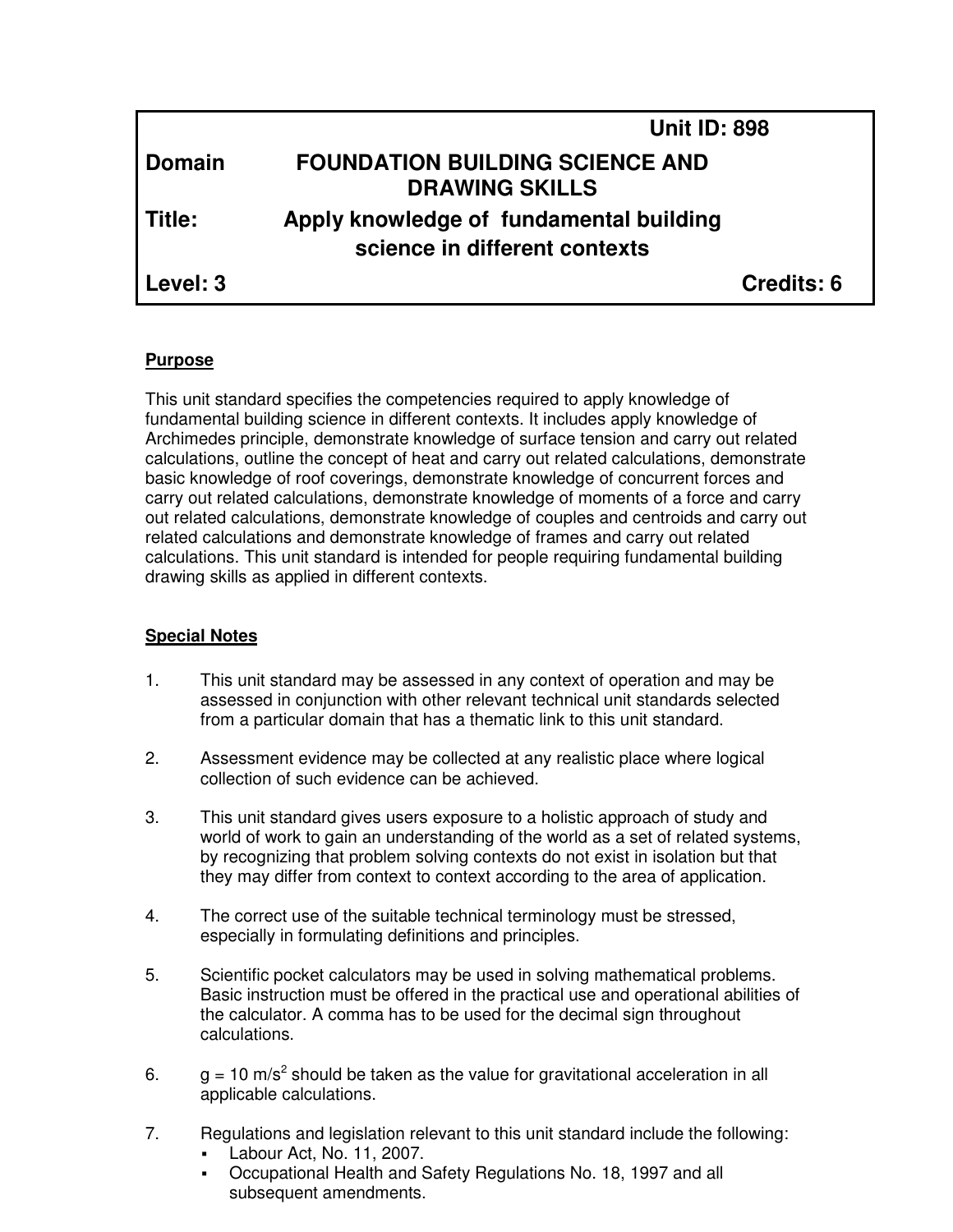### **Quality Assurance Requirements**

This unit standard and others within this subfield may be awarded by institutions which meet the accreditation requirements set by the Namibia Qualifications Authority and the Namibia Training Authority and which comply with the national assessment and moderation requirements. Details of specific accreditation requirements and the national assessment arrangements are available from the Namibia Qualifications Authority and the Namibia Training Authority on www.nta.com.na.

# **Elements and Performance Criteria**

### **Element 1: Apply knowledge of Archimedes principle.**

### **Performance Criteria**

- 1.1 Archimedes' principle is explained to illustrate mass (weight) loss when an object is immersed in a liquid.
- 1.2 Archimedes' principle is applied to calculate the volume of an irregular object.
- 1.3 The principle of flotation is explained and applied to determine whether an object will float or sink.
- 1.4 Applicable formulas are defined, interpreted and applied to determine the density and relative density and/or specific gravity of an object or substance.
- 1.5 The specific gravity of various insoluble solids and liquids are determined.
- 1.6 Density and relative density of different building materials is determined.

### **Element 2: Demonstrate knowledge of surface tension and carry out related calculations.**

- 2.1 Terms surface tension and capillarity are defined and various experiments to the existence of surface tension and capillary action are described.
- 2.2 The difference between absorption and permeability is explained in terms of their respective properties and examples of absorptive and non-absorptive solids are given.
- 2.3 The purpose and the methods of applying water-repellents to prevent capillarity are explained and types of water-repellent products and their application are identified.
- 2.4 The term porosity is defined and its influence on the strength of a material is explained.
- 2.5 A difference between solid density and bulk density as well as solid volume and bulk volume of a material is explained.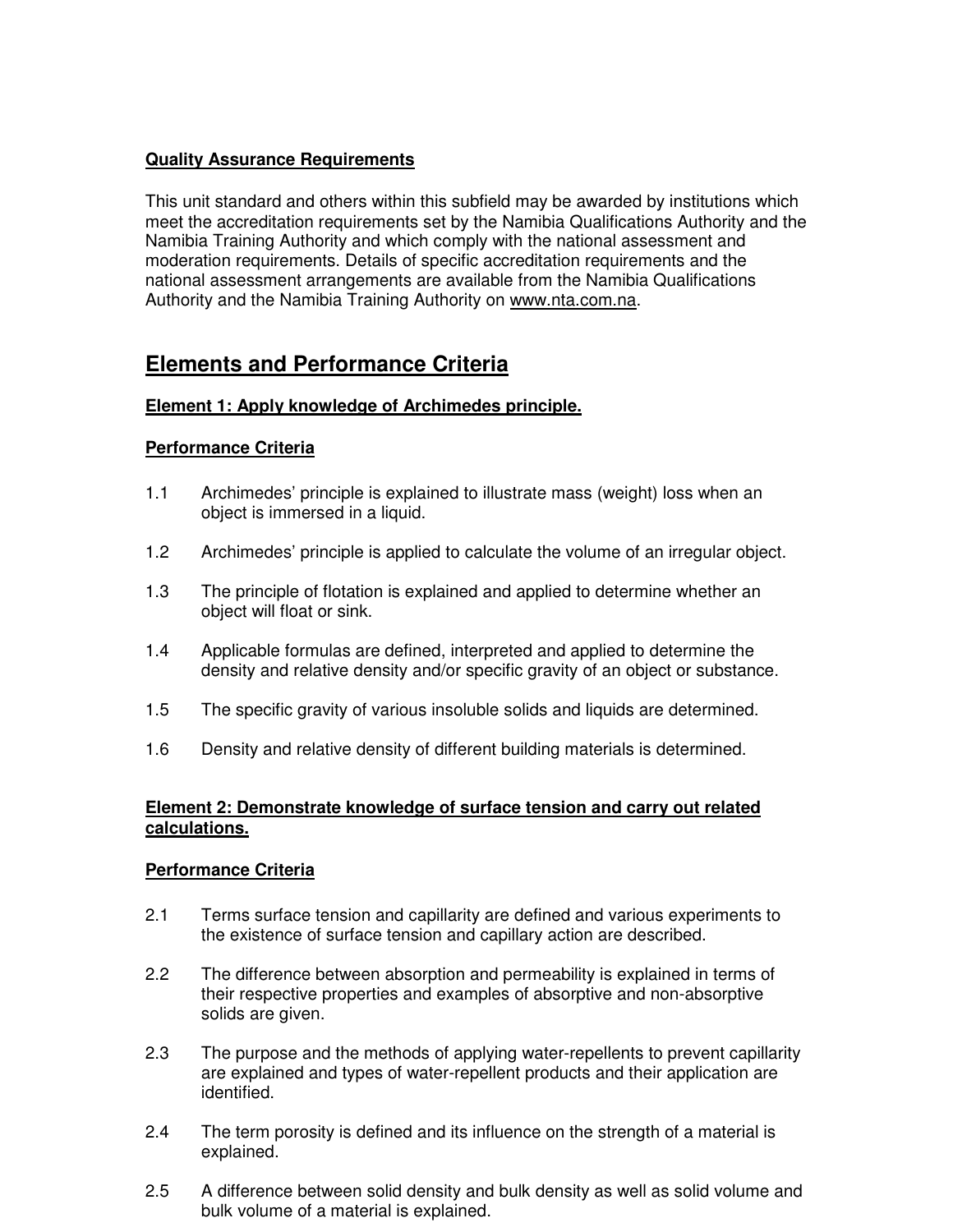- 2.6 The relationship between porosity and strength as well as porosity and absorption is explained.
- 2.7 The term saturation is defined.
- 2.8 The percentage of porosity is calculated using the bulk volume and solid volume of materials as well as using solid density and bulk density of materials.
- 2.9 The saturation coefficient of materials is calculated.

#### **Element 3: Outline the concept of heat and carry out related calculations.**

#### **Range**

Formulae: linear expansion:  $\Delta \ell = \ell_0 \times \alpha \Delta t$  expansion:  $\ell_0 + \Delta \ell =$  New Length new, contraction:  $\ell_0 - \Delta \ell = \text{New Length}$ 

- 3.1 The theory of heat and temperature is outlined in terms of the difference between the two, effects of heat on matter, types and uses of thermometers used to measure temperature.
- 3.2 The difference between Celsius and Kelvin scale and conversion between the two scales is explained.
- 3.3 Manners through which heat is transferred and the effect of heat on metals is described.
- 3.4 The specific heat capacity of a material is defined and the unit in which it is expressed is indicated.
- 3.5 Formula Q = m  $\times$  shc  $\times$   $\Delta t$  is applied and/or manipulated to determine the heat energy gained or lost by a substance.
- 3.6 Expansion of different substances and the effect of expansion on building materials are explained.
- 3.7 The reason water freezes and the damage to building that frost can cause as well as ways to prevent these problems are explained.
- 3.8 The reason why heat insulation is necessary is explained and examples of good and poor insulating materials are given.
- 3.9 Calculation of linear expansion of substances or materials and new length (after expansion or contraction) of substance is carried out using a correct formula.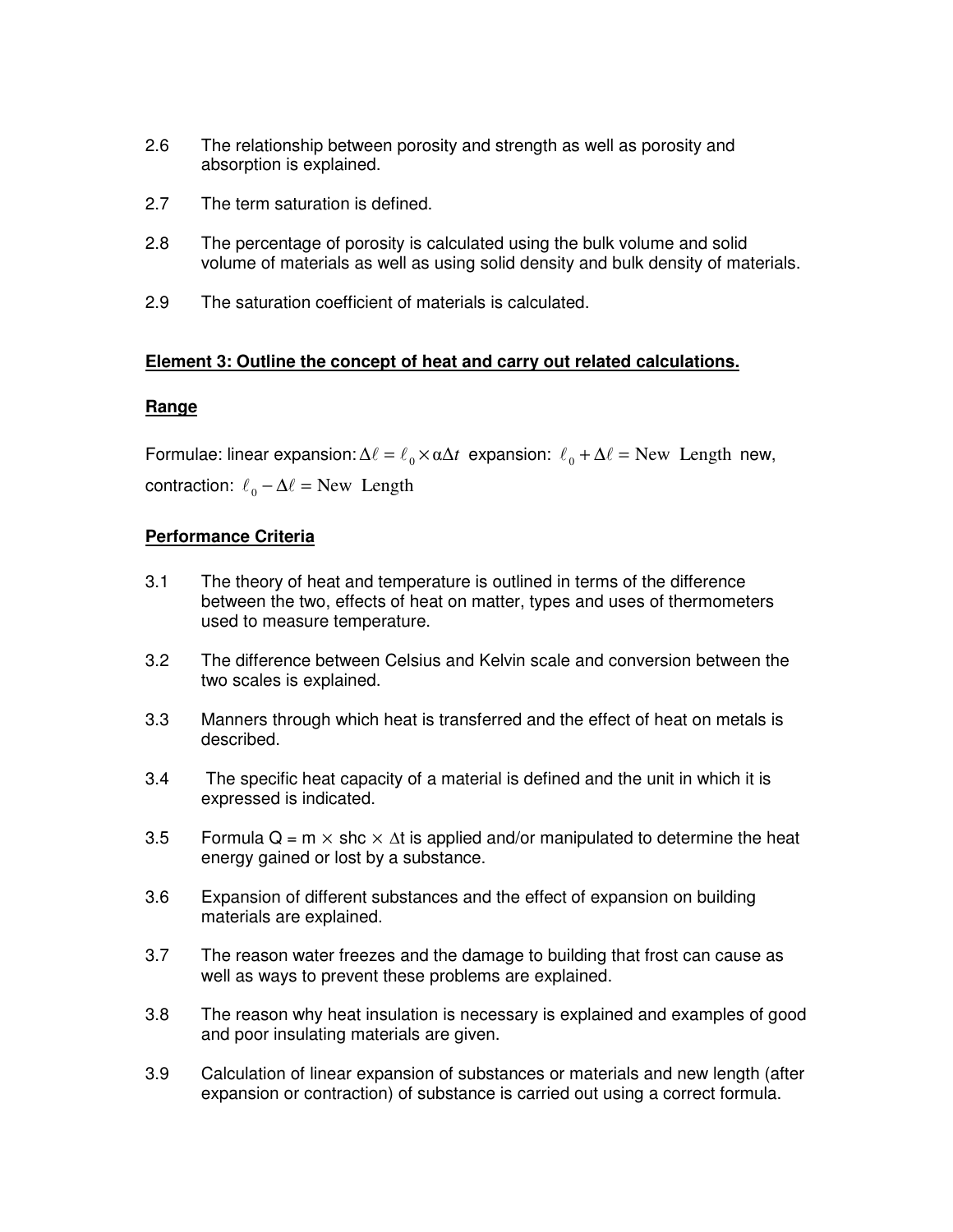## **Element 4: Demonstrate basic knowledge of roof coverings.**

### **Performance Criteria**

- 4.1 The criteria considered by an architect when deciding on a suitable roof covering is described.
- 4.2 The basic criteria for choosing an ideal roof covering are described.
- 4.3 The different types of roof covering materials are described in terms of manufacturing, characteristics and properties.
- 4.4 Different roof covering materials are compared with special reference to their advantages and disadvantages.

### **Element 5: Demonstrate knowledge of concurrent forces and carry out related calculations.**

### **Range**

Terms related to graphical representation of forces may include but are not limited to resultant, equilibrant, equilibrium, bow's notation, triangle of forces, fixed reference points, components of forces, polygon of forces, parallelogram of forces, coplanar force, concurrent force, space diagram and force diagram.

- 5.1 A force is defined and represented graphically using suitable scales.
- 5.2 Terms related to graphical representation of forces are defined and explained.
- 5.3 Bow's notation is applied to letter the spaces between the forces on a space diagram.
- 5.4 The resultant and equilibrant of forces are determined graphically using the parallelogram of forces.
- 5.5 The triangle of forces is applied to determine the magnitude and direction of three forces in equilibrium.
- 5.6 The vertical and horizontal components of a force are determined graphically and calculated analytically using trigonometry.
- 5.7 The polygon of forces is applied to determine the resultant and equilibrant graphically.
- 5.8 The resultant and equilibrant of a system of forces is calculated.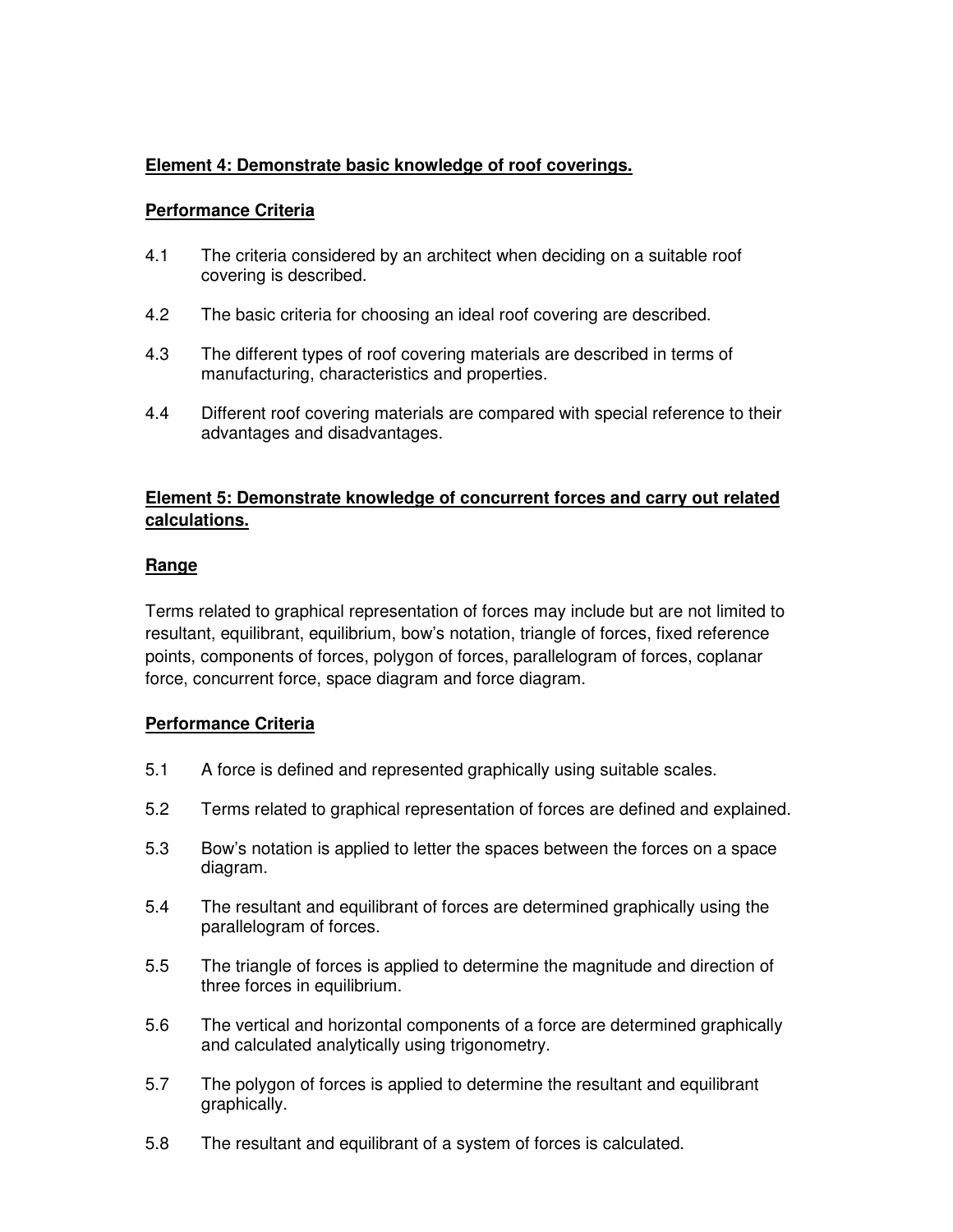## **Element 6: Demonstrate knowledge of moments of a force and carry out related calculations.**

### **Performance Criteria**

- 6.1 The moment of a force is defined and described with respect to turning point and factors that determine the moment of a force using a formula and a diagram.
- 6.2 The moment of a force is calculated.
- 6.3 The law of moments is defined and applied to calculate an unknown force or its distance from the fulcrum and reaction force in a lever using a formula and a graph.
- 6.4 Terms (as apply to beams) funicular, equilibrium/link polygon, simply supported beam, load, reaction, uniformly distributed load, shear force and bending moment are defined.
- 6.5 The reaction of the supports of beams with or without overhanging ends is calculated using the law of moments.
- 6.6 The magnitude of the reactions as well as the position of the resultant of beams with and without overhanging ends and uniformly distributed loads is determined analytically and graphically.
- 6.7 The resultant of forces acting on a beam and its distance from the left reaction (RL) or right reacting (RR) is calculated.
- 6.8 Shear forces and bending moments for vertical point loads are determined.

### **Element 7: Demonstrate knowledge of couples and centroids and carry out related calculations.**

### **Range**

Line figures may be square, rectangle, rectangular, (right-angled) triangle, isosceles and/or equilateral triangle and/or circle.

- 7.1 Terms couple, centroids and lamina are defined using examples.
- 7.2 The formula used to determine the moment of a couple is expressed and applied to calculate the moment of a couple.
- 7.3 The centroid of a thin piece of metal determined experimentally.
- 7.4 The fixed position of centroids on line figures is determined.
- 7.5 The centroid of laminas is calculated using moments and areas symmetrical to one axis.